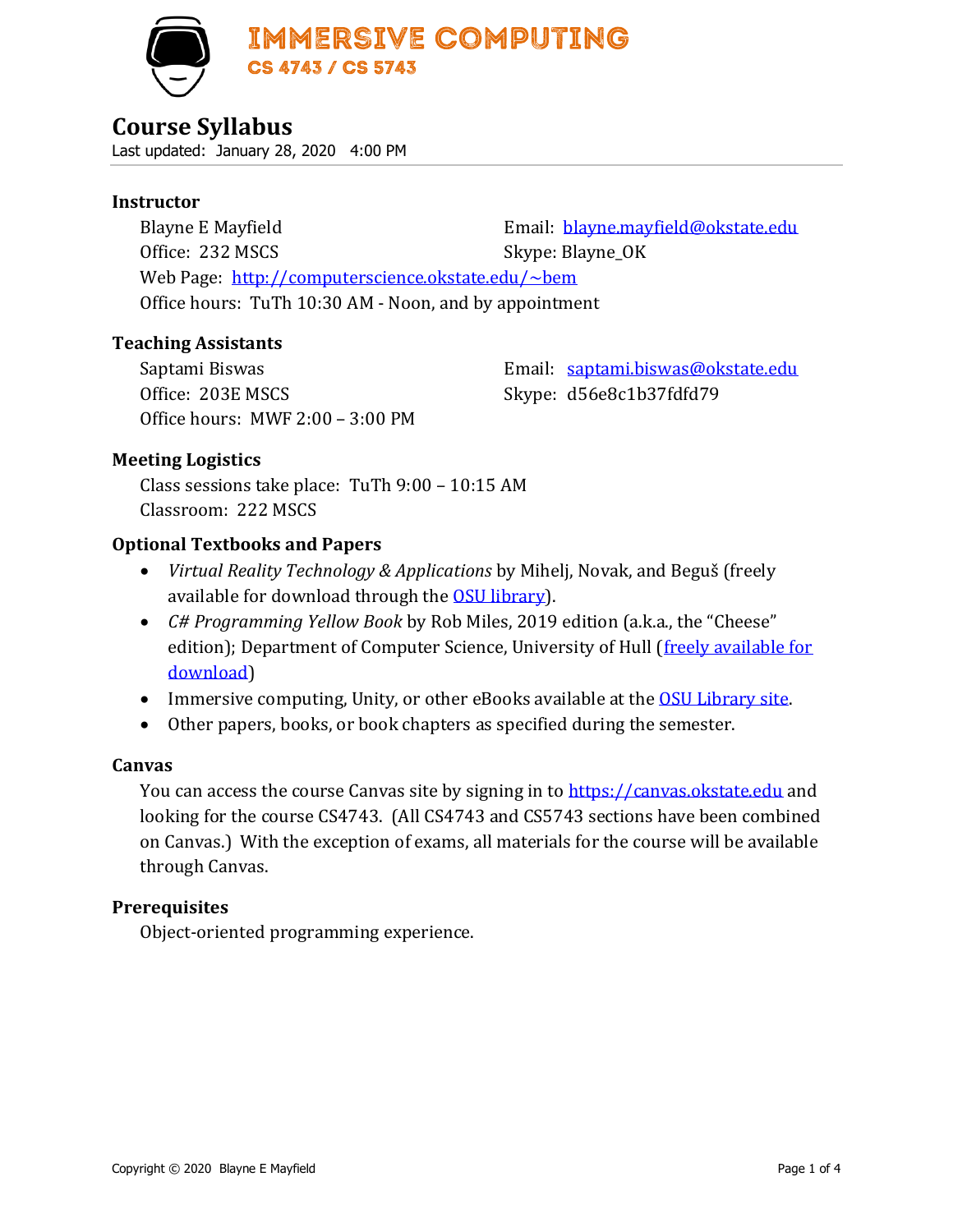## **Course Objectives**

Survey the history, state-of-the-art, and future of immersive computing, a.k.a VAMR (virtual, augmented, and mixed realities), a.k.a. XR (extended reality). Learn to use appropriate tools and techniques to develop for a variety of target platforms. Examine the human physiological factors that affect the design and development of immersive systems. Investigate the relationship between immersive computing and IoT (Internetof-Things). Learn about the construction of virtual environments and tracking between real and virtual objects. Study the applications of immersive computing to solve realworld problems.

## **Assignments**

| Undergraduate Credit Total Points: up to 500   |
|------------------------------------------------|
|                                                |
| <b>Graduate Credit Total Points: up to 550</b> |

## **Honors Section**

Students enrolled in the Honors section will meet with the instructor as a group for one extra hour per week (weekday and time to be determined) and must complete an extra project that will be graded as pass/fail with respect to the Honors requirements.

# **Due Dates & Assignment Logistics**

The due date and time for each assignment is specified on its assignment handout posted on the course Canvas site. Solutions must be submitted via drop boxes on the same site. Solutions that consist of multiple files must be zipped into a single file for submission. (NOTE: zip is the only form of aggregation/compression accepted.)

#### **Late Work Policy**

Individual assignments may be turned in late, but they lose a percentage of their graded point values for each class day that they are late, according to the following schedule:

| On time:                     | 0%   |
|------------------------------|------|
| Up to 1 class day late:      | 10%  |
| Up to 2 class days late:     | 30%  |
| Up to 3 class days late:     | 60%  |
| More than 3 class days late: | 100% |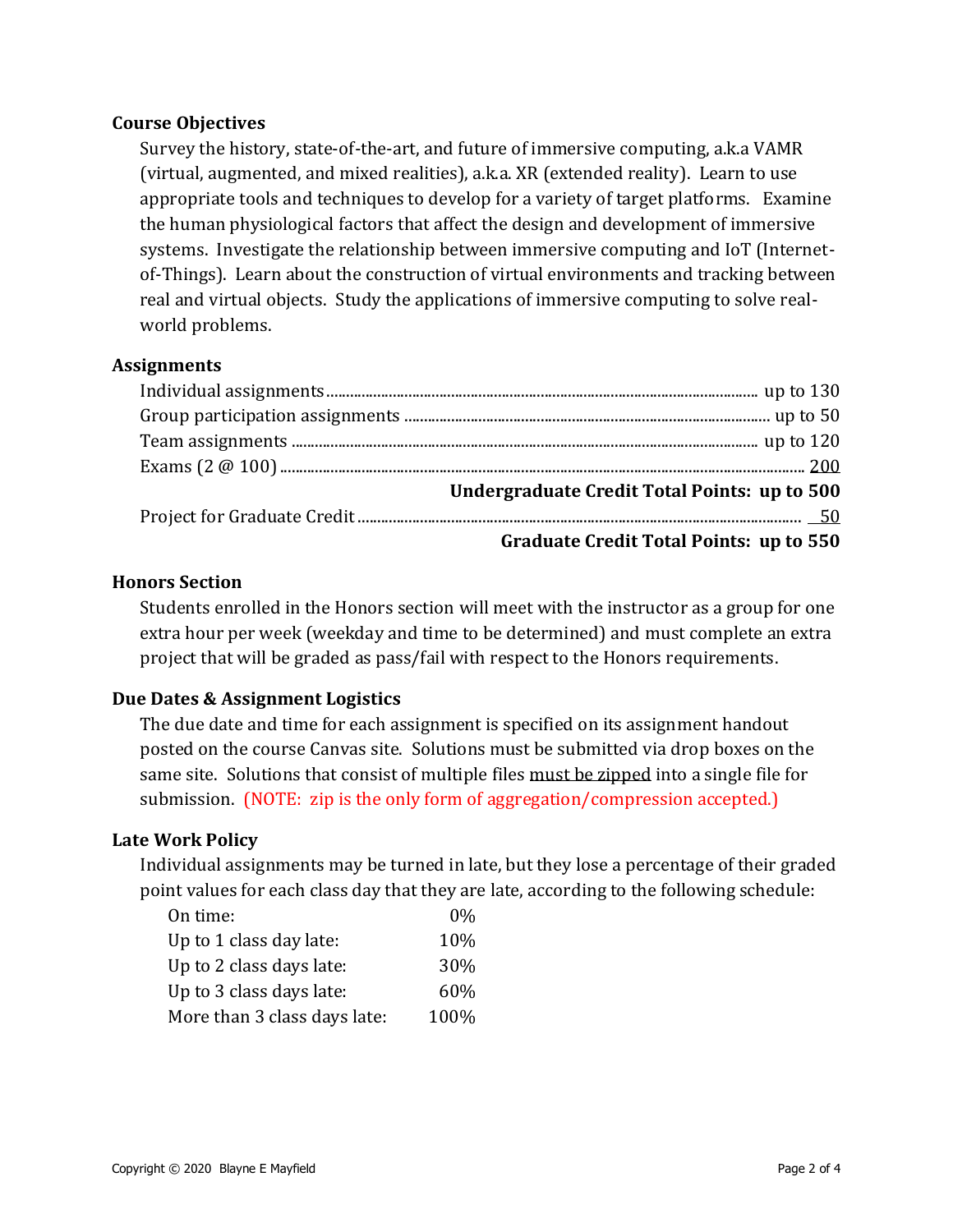Individual assignments: If you lose points due to errors in your solution, you will be given the opportunity to submit one corrected version of the solution within one week of the date you were notified of your score and the errors.

- For example, if you are notified of your score/errors on Tuesday of one week, you may submit your corrected solution no later than Tuesday, 11:59 PM of the following week.
- An exception is made if the latter date falls during spring break; then the assignment will be due two weeks after the score/errors notification date.
- The corrected solution will be graded as though it was turned in on the same date as the original.

# All other types of assignments are worth zero points if turned in late.

## **Grading policy**

Semester grades will be assigned based on point totals as follows:

| 100% to 90%:      | A |
|-------------------|---|
| 90% to 80%:       | B |
| 80% to 70%:       | C |
| 70\% to 60\%:     | D |
| $60\%$ to $0\%$ : | F |

In addition, each student must earn at least half of the points for individual assignments to receive a passing grade for the course.

#### **Exam Dates and Times**

Unless an announcement is made to the contrary, exams will be held at the following dates/times:

Mid-Semester exam: Tuesday, March 3, 9:00 – 10:15 AM Final Exam: Tuesday, May 5, 8:00 – 9:50 AM

#### **Software/Hardware requirements**

- *A computer running Windows 10 or macOS Mojave or later.* You may use the computers in our classroom or bring your own laptop computer.
- *A fairly up-to-date mobile device.* (See [this page](https://unity.com/solutions/mobile-ar) for more details.)
	- o Android running v 7.0 (Nougat) or later.
	- o Apple running iOS 11 or later.
- *Internet access* and an HTML5-compatible Web browser.
- *A headset, or speakers and a microphone*. (Optional, but encouraged.)
- *[Unity Hub](https://unity3d.com/get-unity/download)*, which manages the versions of Unity you have installed and serves as the Unity launching page.